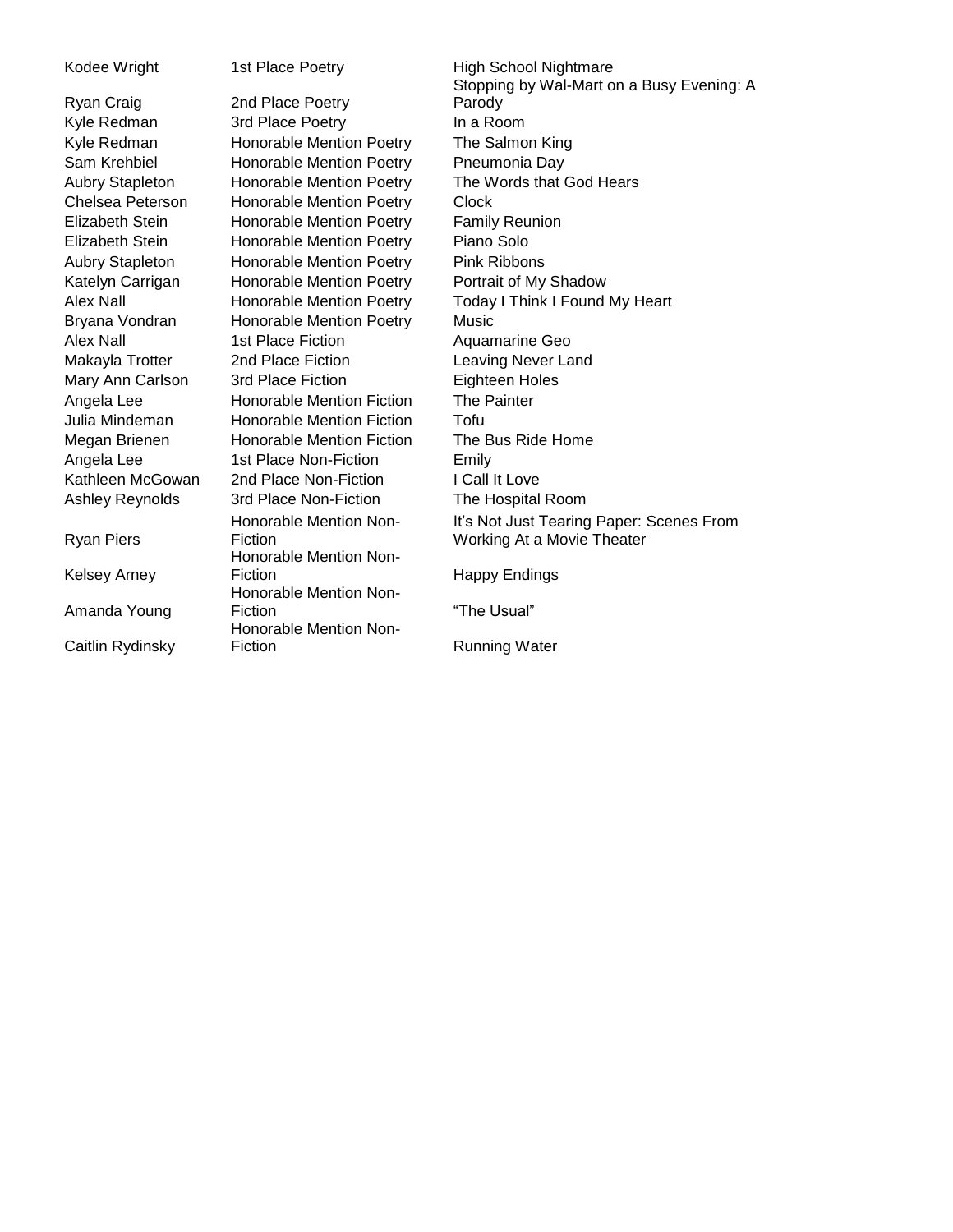# *1st Place Poetry*

## *Kodee Wright V.I.T. High School*

#### **High School Nightmare**

Round about our black pot go, In the horrid memories throw. Hotdog that's tinted green PowerAde, juice, caffeine Spanish book, encrusted spit Boil, bubble, don't yet quit.

Math homework marked with "F" Drop of sweat from bad ref. Eye of skank, and toe of foe Sheet of ice, yellow snow, Pencil stub and cook's hair net, Bad school picture, can't forget. Form a nightmare, enough to wake In our pot, boil and bake.

Hair of teacher hated by all, Favorite pen lost in the hall, Bottled smell of 4th grade vomit Covered with an inch of Comet. Piece of chalk from the board Diary and false award. Banana peel, old and brown Sash of ugly prom gown Behold our stew, form a frown Stir thrice times in our pot Create bad mem'ries ne'er forgot.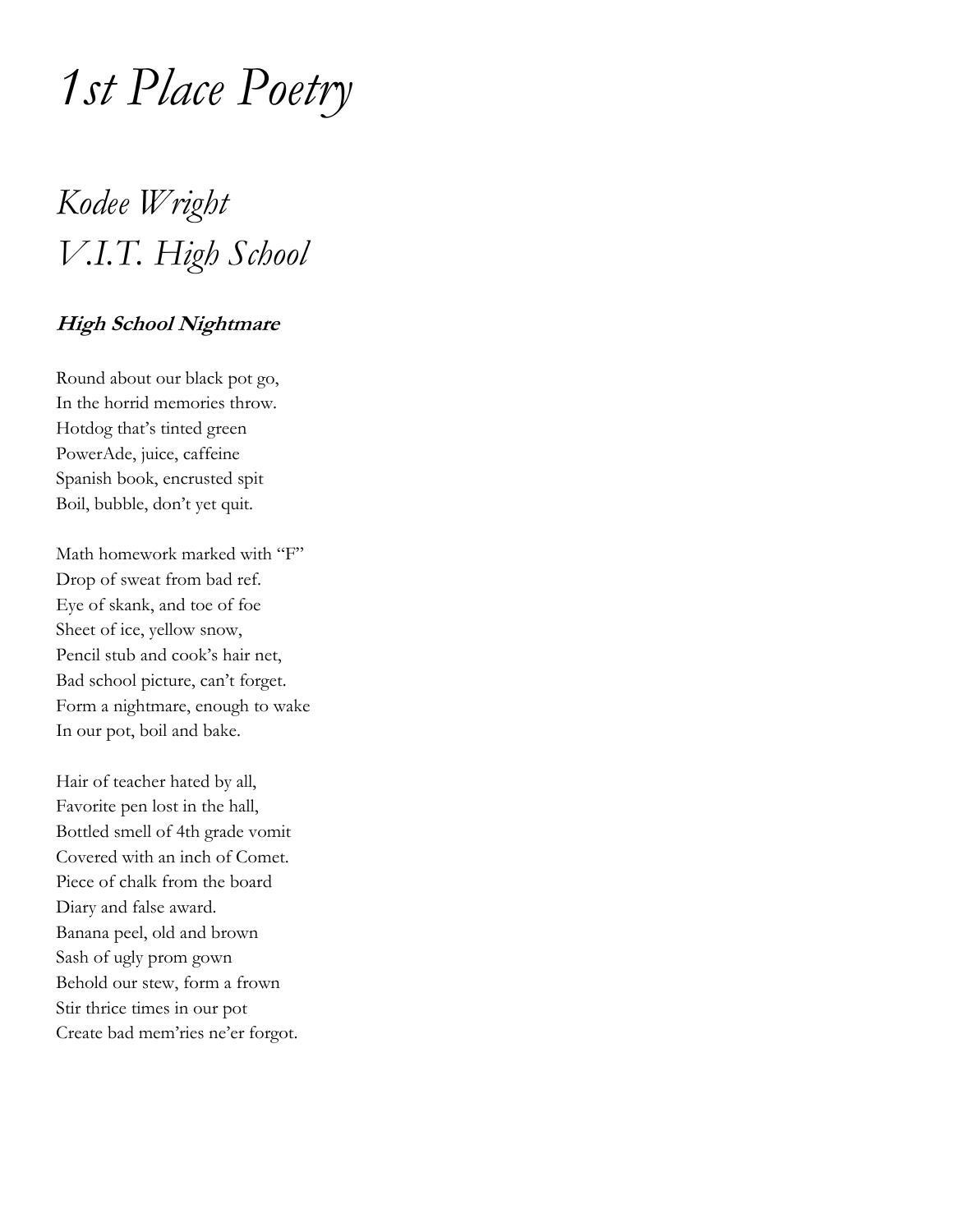## *1st Place Fiction*

### *Alex Nall United CUSD #304*

#### **Aquamarine Geo**

*Being switched at birth isn't that bad,* I think to myself, as I do every morning at the breakfast table, *it's just like getting over an addiction; one must go through a series of steps that lead to acceptance.*

 My father is sitting across from me, a shiny spoon with a load of Lucky Charms in it. As he attempts to eat his breakfast, a waterfall of the overlapping milk dribbles down my father's prickly chin.

 Me, I am at the head of the table, scratching my head as to why this is the life I live in this corn-chomping county.

"So, today you've got school?" My father asks, a half chewed diamond oat escaping his jaws.

"Yep," I remark, staging my monotone as obvious as possible.

"Anything going on afterwards?"

"Band practice, then to Pete's for movie night." *Like every Monday evening.*

"Right right… so what flick is it tonight?"

 Flick. God, flick. Only my father can take a commonly used word like 'flick' and make it into a word as vulgar to the lips as "diarrhea" or "scrotum."

"Dawn of the Dead," I say.

His bowling ball head perks up in a flash of excitement. "You don't say! You know I was just entering college when that came to drive-ins! Your mother and I actually saw it about–"

"Yeah, well this is a remake," I say, saving myself from the trepid tale.

 My father's smile fades and his eyes blink a couple times. The burrows on his bald head above his eyebrows scrunch oddly and his cheeks drop a bit. He did the same thing when he heard our Grandma Elton died.

I bid my farewells and grab my skateboard and pack and head out the door.

He's probably still sitting there, letting his cereal decompose into a pool of psychedelic hues, the marshmallows sinking like blasted submarines. He's probably not aware that he's the biggest dork on the planet.

 On Tuesday, after school, I lay out on the lawn doing rock god meditation, staring at the sky, praying that a reality show host will pop out and tell me it's all been a cruel joke for the world's viewing pleasure: a sixteen-yearold Truman Show.

The only person to appear is my father.

 He is in banana colored shorts, a tanktop that has a goofy cardinal twirling a basketball on his finger, and a John Deere hat covering his bald noggin.

"Grrrrrrreat day," he says, miming Tony the Tiger, forever ruining Frosted Flakes to my tongue and ears.

 I don't comment and continue staring at the sky. He smacks his lips and then says, "Hey, I've got something for you. You're gonna like it."

 I don't move. At the word "something" I had a catalog of images flood my mind, including a series of fishing lures, a boyhood slingshot, or the remains of baseball cards, weathered and wrinkled.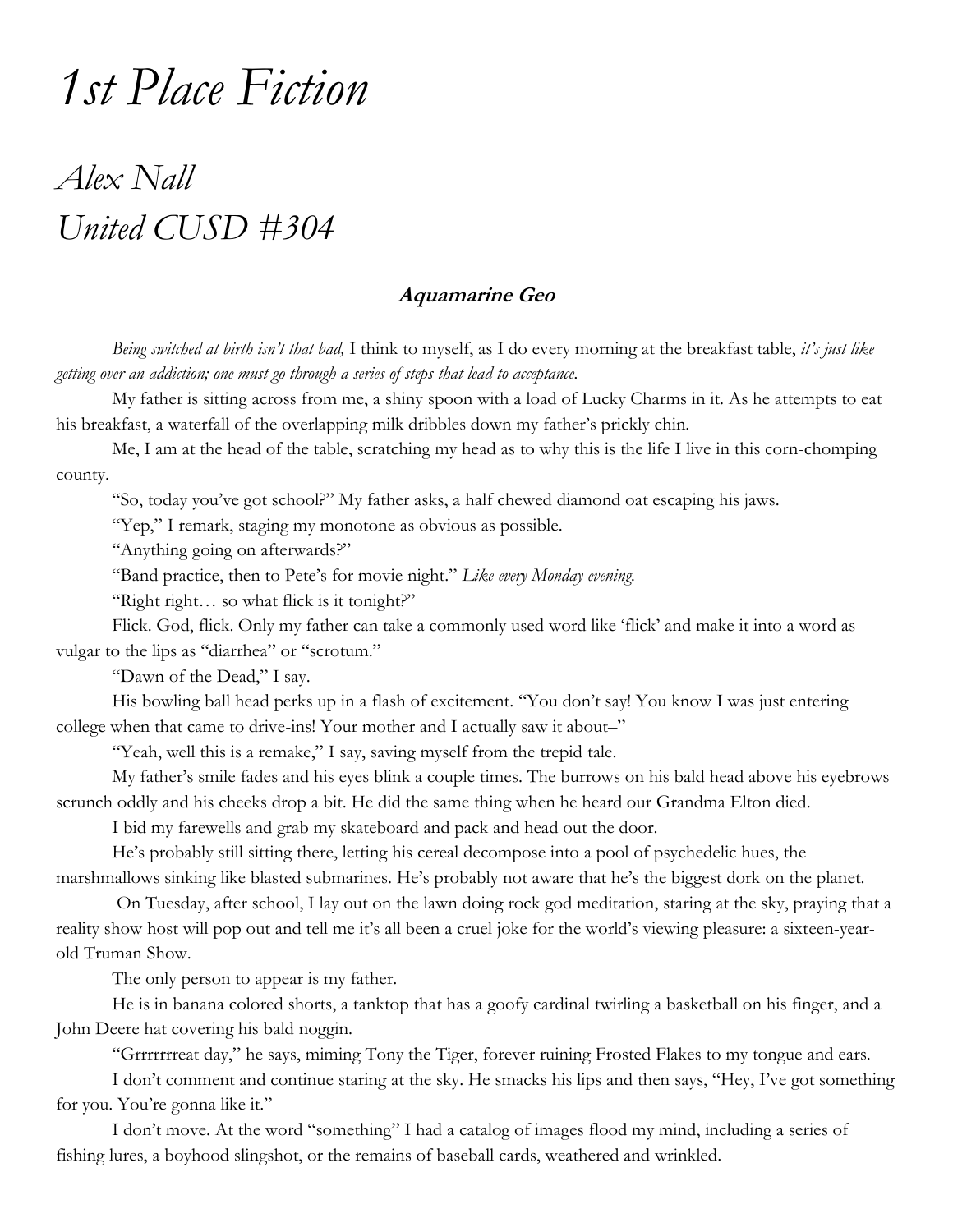"C'mon slowpoke, promise, this one's good."

 He's got my attention now. The "promise" that this is not what it will be makes me get off the grass and follow him to the garage where he opens the door.

I see a short sky blue vehicle sitting where my mother's minivan usually is. I say nothing.

He walks over and places his arm on the hood and proudly examines it. For some reason he calls it a "her" but in its deteriorating state I don't think a gender can be placed upon the automobile.

 "Got her from Herb McKeown for fifteen hundred. He wanted twenty but with a couple of promises of some of your mother's homemade pies I was able to shake him down."

 I'm tuning out. The twisted story involving Ol' Herb and his infatuation with my mother's baked goods are unimportant to me right now. I am fixated on the heap that is in front of me. The hood has a fountain-sized dent in it making the scenario of an elephant sitting on top of it seem reasonable. Every window is cracked, the doors keyed, the wheels replaced by four small spares. I noticed all this after seeing there was no radio inside. Not even speakers.

 I knew it had been too good to be true but I pitied my father and his goofy cardinal shirt so I asked, "What make is it?"

He blinked a few times. He dropped his jaw and rolled his tongue around.

"Weeeellll," he peered at the tailgate and a look of utter confusion came across his stale face, "It's a Geo."

 I think when I sighed I took in gas fumes but at this point it didn't matter. It couldn't get worse but I probed anyway, "And this is for?"

 He looked at me, "Well, you're sixteen aren't you? You're gonna need it! I mean you're gonna need something better than that skateboard." He nodded and walked back to the garage door, "You've made it sixteen years without messing up and well… we're proud of you."

 I didn't know what to do. I had a tinted aquamarine Geo with spares as tires and no radio. What did my father expect of me? Did he want me to go up to him and jump for joy! Like a kid on Christmas? I couldn't believe this…

 I kicked the siding, half expecting it to tip over like a dumb cow. My father had opened up his heart to me and yet the most noticeable emotion inside me besides frustration, embarrassment, anger, and empathy for myself, was the residing feeling that I felt grateful.

 I imagined better thoughts of my dad and me and I went to the kitchen and went up to my father and I gave him a soft but presentable hug, my eyes closed the entire time. He surprisingly said nothing. No "Well, that's just grrrreeeaat!" or any of that. Just merely happy to receive it.

\*

I then retreated back outside to forget it ever happened.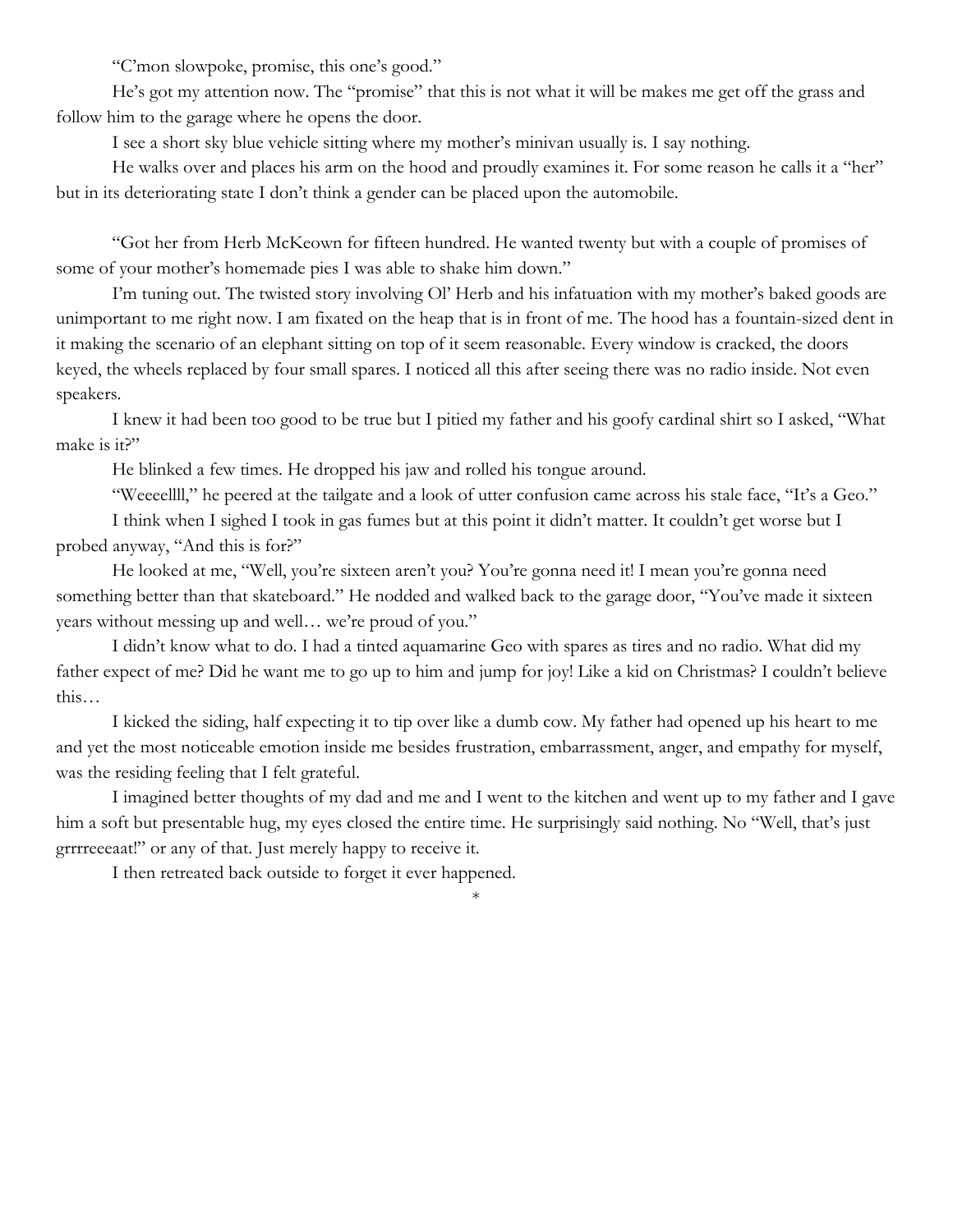## *1st Place Non-Fiction*

### *Angela Lee Washington High School*

#### **Emily**

She stood quietly at the well-shrouded window and parted the dark curtains with her fingertips. White light from the brisk afternoon roared into the room like a flash flood and sent the shadows fleeting to the corners. She jerked the curtains closed and snapped her eyelids shut, her head aching from pupils that could not drink in the brightness so quickly.

Sighing and rubbing her temples with anxiety, she let a moment pass before daring to open the curtains again. This time, she only pushed the fabric panels a few inches apart. She began with her eyes closed, and gradually raised her eyelids so her dark pupils could sip the light as slowly as one drinks a cup of hot tea. She pressed her face close to the windowpane and bated her breath so it wouldn't fog the glass and obstruct her view of the outside.

A blanket of snow from the night before lay undisturbed on the ground of the park across the street, but footsteps and wheels from carts and buggies had trodden it away on the streets and sidewalks. The people bustled along, stepping quickly towards their destinations, day-dreaming of the kitchen stoves that would thaw their fingers when they arrived. Across the way, one couple took their time as they walked along, whispering softly in each other's ears. The man offered the woman his arm, and she smiled as she pulled a white delicate hand out of her fur muff and slid it across his left elbow. The man put his gloved right hand on hers, warming more than just the flesh.

They took no notice of the watching eyes behind the windowpane, but the eyes followed them until they were completely out of sight. The watcher shivered for want of the warmth those lovers felt even amidst the cold afternoon air. Hearing her call, a tall figure stepped up behind her and slipped his left hand into her right, silently beckoning her to step away from the window. There they stood, quietly studying each other's eyes–hers dark and lonely, his clear and mysterious. The warmth of his fingertips intertwined with hers spread through her hand and up her arm, but stopped there for want of being even closer. He pulled her in, never letting go of her hand and spun her around so her arms crossed in front of her own chest holding his hands on either side. She closed her eyes and lifted her chin so their cheeks met and the warmth spread through her entirely.

And when the cold had departed from her mind, he too made his exit, leaving a kiss on her hand before returning to the imagination from which he had come. Sighing, but with a smile on her face, she closed the curtains and seated herself at her desk where parchment and ink stood ready for her hand's directions.